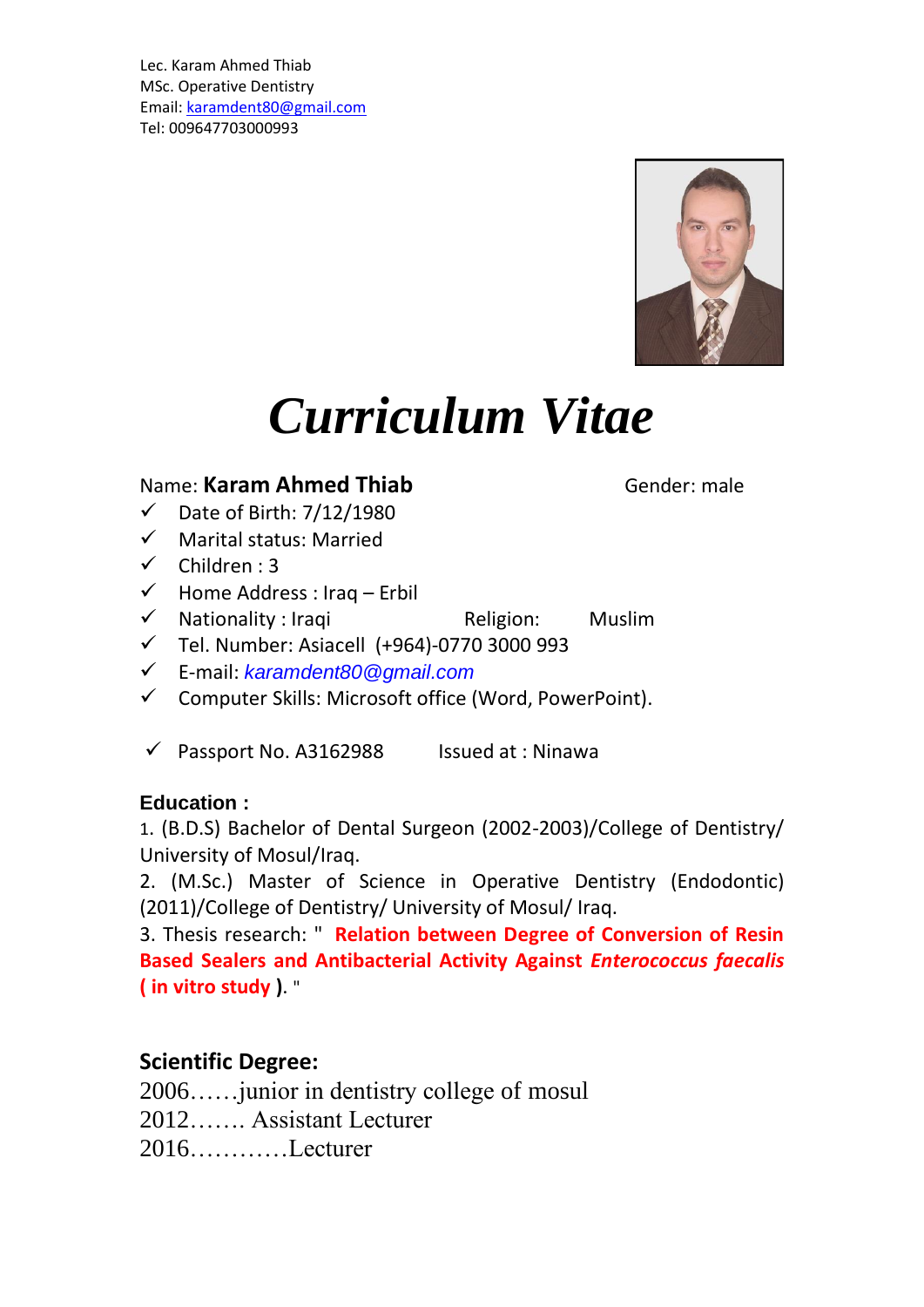Lec. Karam Ahmed Thiab MSc. Operative Dentistry Email: [karamdent80@gmail.com](mailto:karamdent80@gmail.com) Tel: 009647703000993

#### **Occupation:**

- **-** Assistant Lecturer / College of Dentistry/ University of Mosul/ Department of Operative Dentistry from 2012 - 2018.
- **-** Lecturer /College of Dentistry/ Ishik university /department of Conservative Dentistry 2015 -2018.

#### ✓ **Summary of professional experience:**

1. Ministry of Health/Iraq.

• General practitioner at Left side professional Center of dental treatment in Mosul/Iraq (2004).

• General practitioner at Center of dental treatment in Alhadher/Iraq (2005).

2. Assistant researcher /Ministry of Higher Education and Scientific Research/ Collage of Dentistry/University of Mosul/ Department of Operative Dentistry (2006-2010), as operative clinical work director of fourth and fifth grades students.

3. Assistant lecturer (2011- till now) at Department of Operative dentistry /College of dentistry/ University of Mosul, as clinical supervisor of fourth and fifth grades students, clinical work demonstration, direction and evaluation.

4. lecturer (2015-2016) at Department of Conservative Dentistry /Faculty of dentistry / Ishik University in Erbil.

#### • **Conferences participations :**

- First conference of colleges of dentistry in Iraq (2011).
- International Iraqi reunion conference Erbil (2011).
- International Iraqi reunion conference Erbil (2012).
- International OT medical conference of implantation/ Mosul (2013).
- Kurdistan International Dental Exhibition and Conference/ Erbil (2016).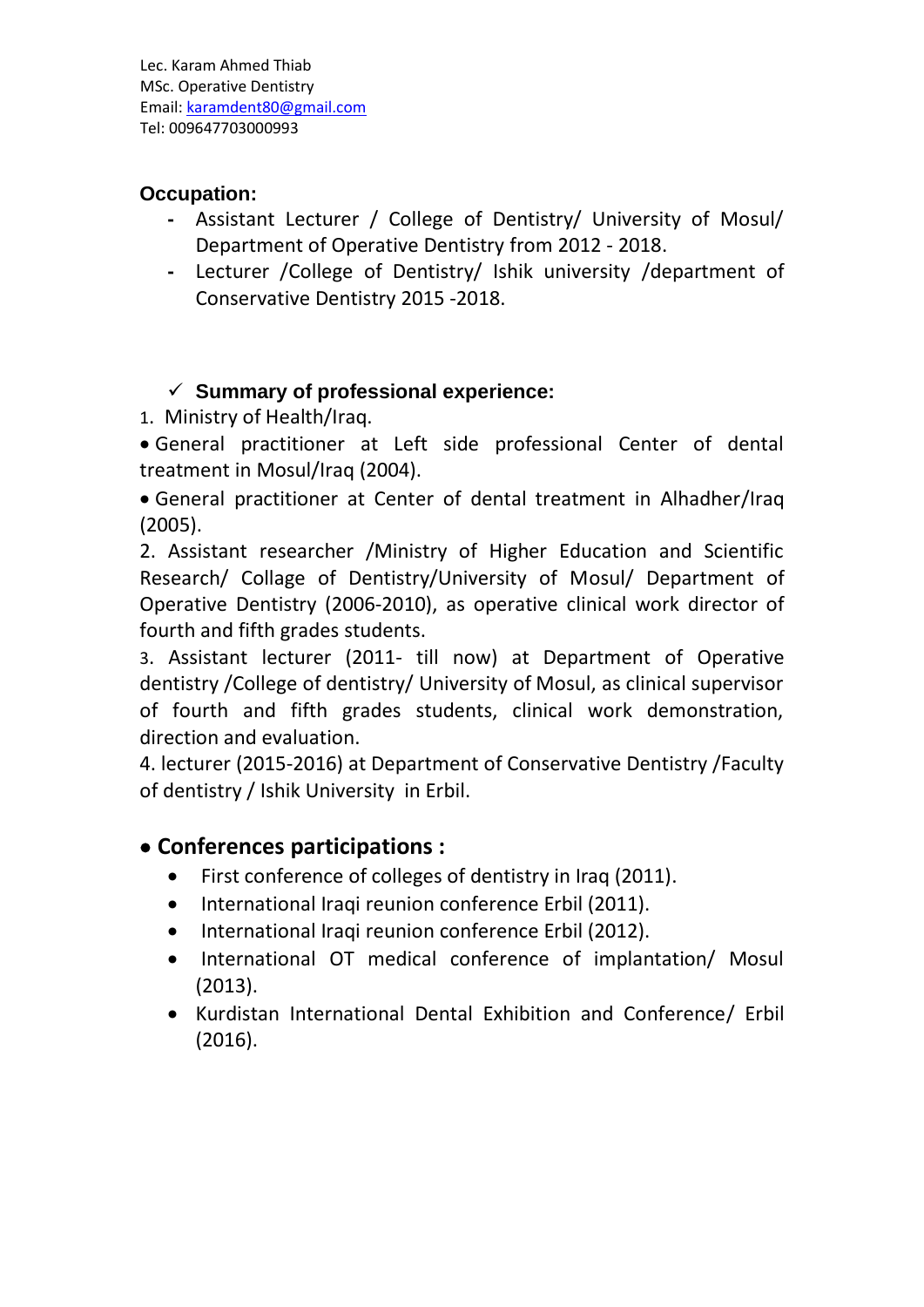Lec. Karam Ahmed Thiab MSc. Operative Dentistry Email: [karamdent80@gmail.com](mailto:karamdent80@gmail.com) Tel: 009647703000993

#### ✓ **Seminars (2007-2021):**

- 1. Working length determination.
- 2. Post- core endodontic treatment .
- 3. Re-endodontic treatment.
- 4. Esthetic restorations.
- 5. Types of endodontic sealer.
- 6. Laser in dentistry.
- 7. Calcium hydroxide in dentistry.
- 8. Amalgam restoration.
- 9. Apex-locator .
- 10. Endodontic irrigant solutions.
- 11. Smart dental restoration (SDR).
- 12. direct veneer
- 13. indirect veneer

#### ✓ **Researches:**

- 1. Comparison of the Antibacterial activity of NaoCl , Chlorhexidine , NaOCl/MTAD and Chlorhexidine/MTAD Against *Enterococcus faecalis*.*( published in Al-Rafidain Journal /college of dentistry /University of mosul* 2014) .
- 2. An In vitro Comparative Study to Evaluate The Apical Seal of Root Canals Prepared by Rotary Versus Reciprocating Wave-One Nickel Titanium System.( *published in Al-Rafidain Journal /college of dentistry /University of mosul* 2014).
- 3. Evaluation of the antibacterial effect of MTAD and sodium hypochlorite against endodontic pathogens.( *published in International Journal of Dental Science and Research , USA 2014* ).
- 4. Residual Antibacterial activity of MTAD Irrigant Solution Against *Enterococcus faecalis*. .*( published in Al-Rafidain Journal /college of dentistry /University of mosul* 2014)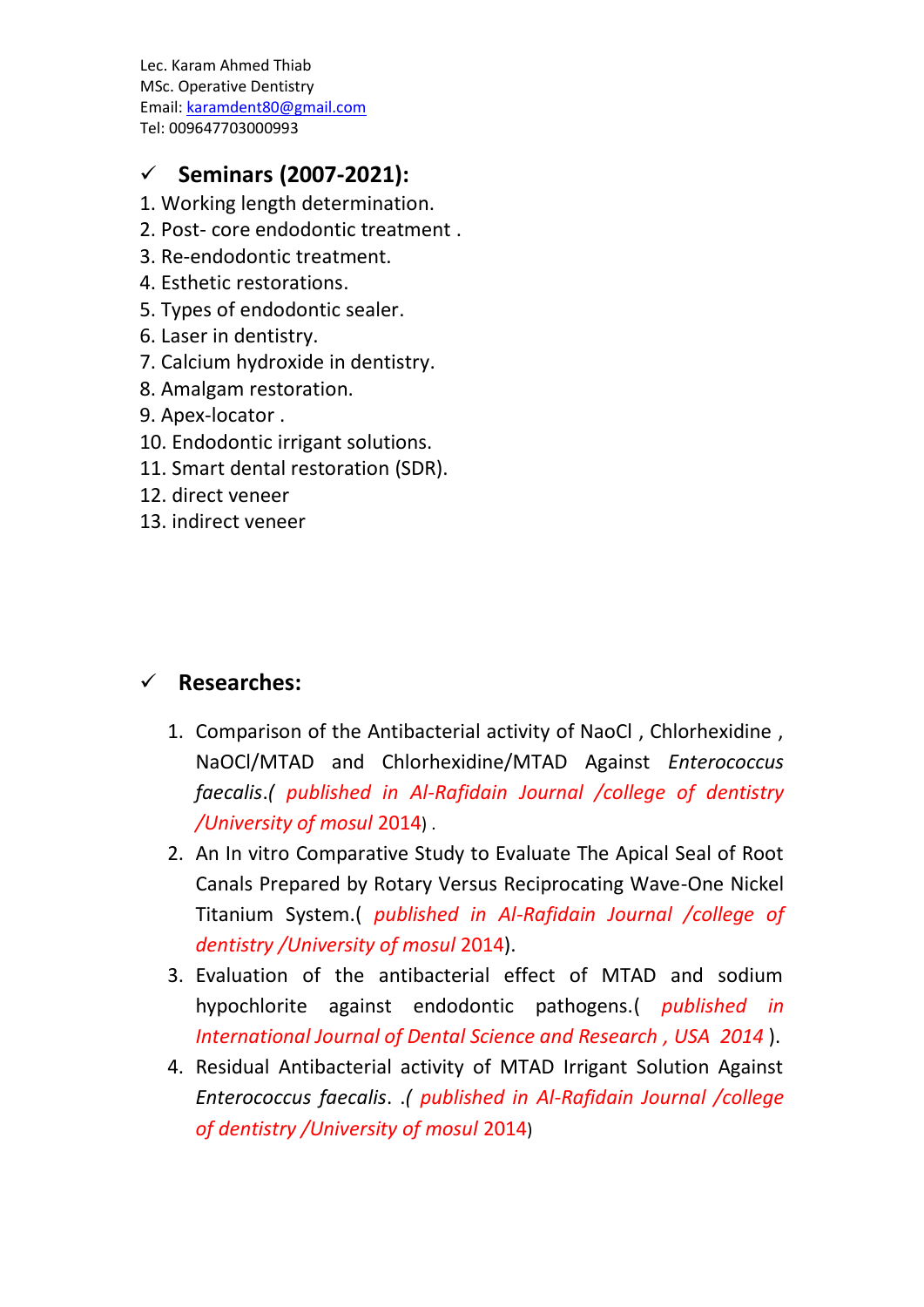- 5. Evaluation of the Antibacterial Effect of MTAD and Sodium Hypochlorite against Endodontic Pathogens ,GYA Rahman, KA Thiab, RM Al-Shamaa International Journal 2 (2), 47-49.
- 6. Epidemiological survey for dental trauma among 12-year-old children in Erbil City, Iraq MS Younus, K Ahmed Dental Journal (Majalah Kedokteran Gigi) 54 (1), 1-4
- 7. Detecting second mesiobuccal canal in maxillary first molars in Erbil citizens: CBCT Retrospective study MT Mohamadamin, KA Thiab, RF Khalid, KM Khidir Erbil Dental Journal 3 (2), 112 -118
- 8. The effect of body mass index on tooth eruption and dental caries duran kala and mohamed salim karam Ahmed Dental journal ( majalah Kedokteran Gigi ) 53 (3), 140 - 143

### *Memberships:* member in the followings:

1: Iraqi Dental Association.

2: Iraqi Dental Society.

3-Dental faculty member of Dentistry College, Mosul university, Iraq

4: Kurdistan Dental Association. Erbil